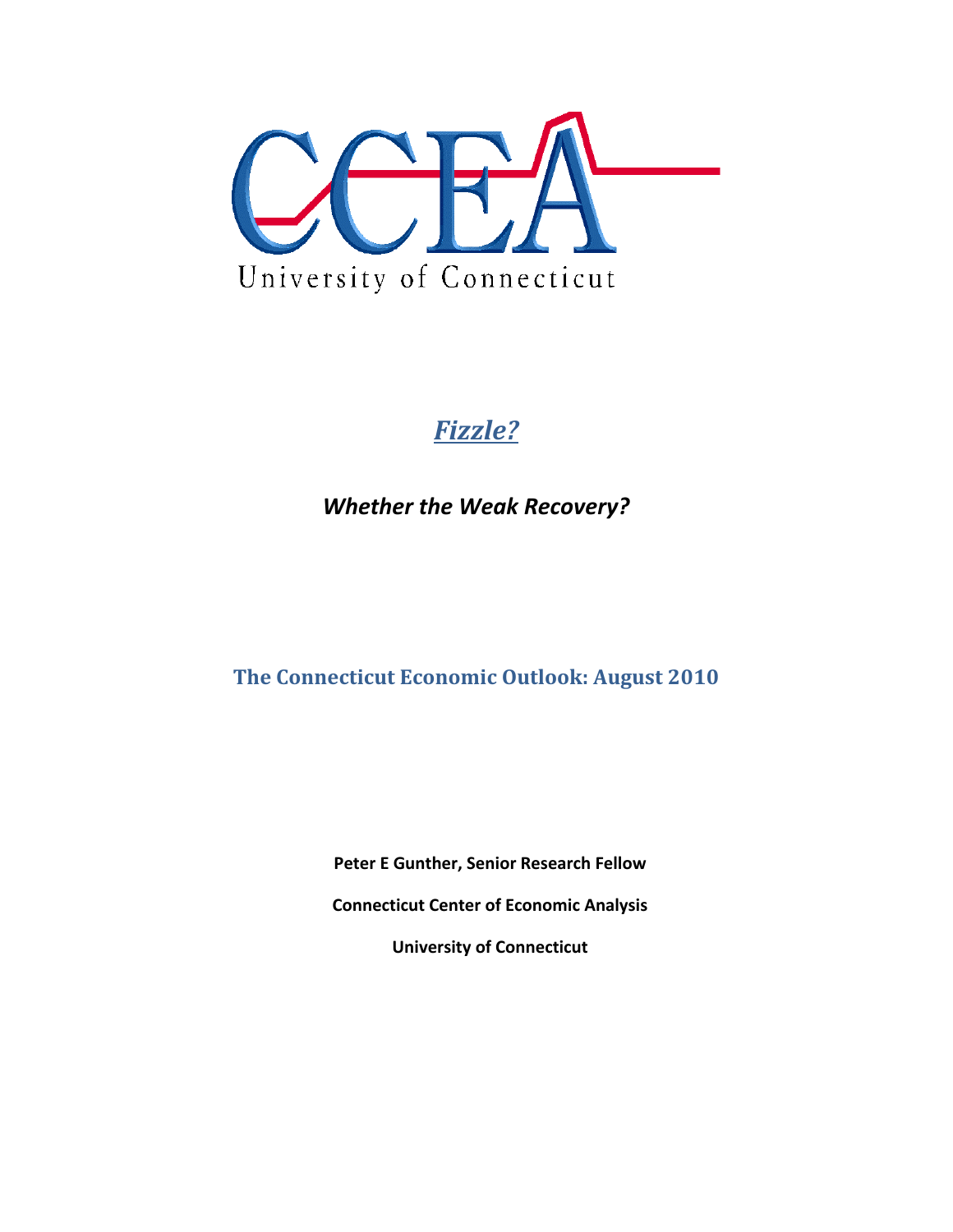## **Will the Weak Recovery Fizzle?**

Dramatic revisions in federal economic data show that the Great Recession was significantly worse than previous thought; thus Connecticut's economy probably has been weaker than previously recognized. More critically, the Federal Reserve has revised its outlook for future growth down; some private sector economists have lowered their forecast for national growth below 2%. Now persistently high filings for unemployment benefits domestically and cooling growth in China, a weakening Euro, and a burgeoning U.S. trade deficit internationally spell more trouble. These external developments argue that the weak recovery that Connecticut has enjoyed may fizzle out, with job loses re-emerging in the near future. Even more optimistic assumptions about national and state growth offer little hope for significant gains in jobs, leaving state employment well below its previous peak. And the threat of significant public sector reductions, resulting from the massive deficits the state faces over the next few years, would likely thwart any major recovery in employment. The central challenge is whether state policy initiatives will change this trajectory, a challenge to which the May CCEA Outlook spoke directly.

There is a small silver lining to the state's economic performance. An in‐depth analysis of job creation and loss in Connecticut over the past decade offers a more nuanced picture, one with some good news. Though Connecticut has seen no aggregate job growth in two decades, a detailed analysis of available job data suggests Connecticut regained higher wage positions and saw a contraction in lower wage positions in the last few years. Previous analysis that looked at long‐term jobs shifts since 1990 found a loss of higher wage jobs; but the pattern reversed during the past decade as Connecticut employment opportunities improved in many higher-wage categories. But the data also show worrisome losses in critical, high‐pay occupations‐‐e.g., Chief Executive Officers (CEOs), Lawyers, and General and Family Practitioners—which point to serious issues for the long term health of both the business sector and the quality of life in Connecticut. These findings also bring into sharp focus the difficulty, given currently available data, in understanding both the evolving employment picture in the state and the dynamics of its business base.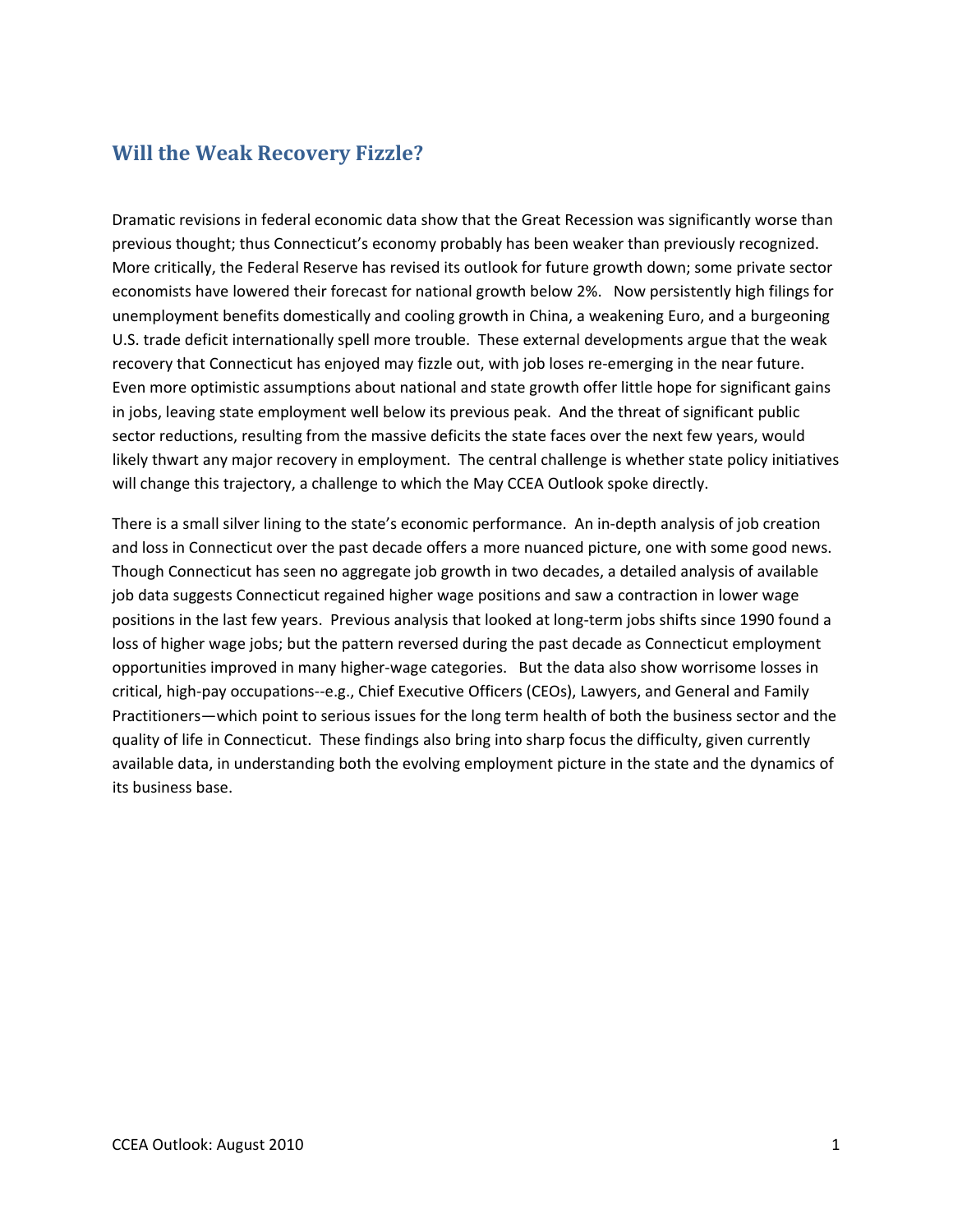### **Introduction**

Ben Bernacke recently testified that the national economic picture was "unusually uncertain." Driving that point home, the Bureau of Economic Analysis (BEA) made unusually large revisions to its data on National Real Gross Domestic Product (RGDP) from 2007Q1 to the present that directly impact our understanding of Connecticut's economic performance and this CCEA/UConn Outlook. The BEA revisions demand that first we reconsider previous analyses before discussing the current forecast.

## **Reconsidering the record**

#### **RGDP Revisions**

**National adjustments:** Chart 1 shows BEA's RGDP revisions over the last ten quarters; these revisions are particularly sharp for the last six quarters. BEA's quarterly adjustment for 2008Q4 of \$148 billion was the largest; BEA also reduced national output by more than \$100 billion for each of the three most recent quarters, through the first quarter of 2010.





Source: http://www.bea.gov/national/nipaweb/SelectTable.asp?Popular=Y July 30, 2010.

In a remarkably important study relying on RGDP estimates made before BEA released its revisions, Blinder and Zandi demonstrate that the dramatic policy interventions of the Bush and Obama administrations (TARP and the stimulus package) averted a virtual economic melt-down. The Blinder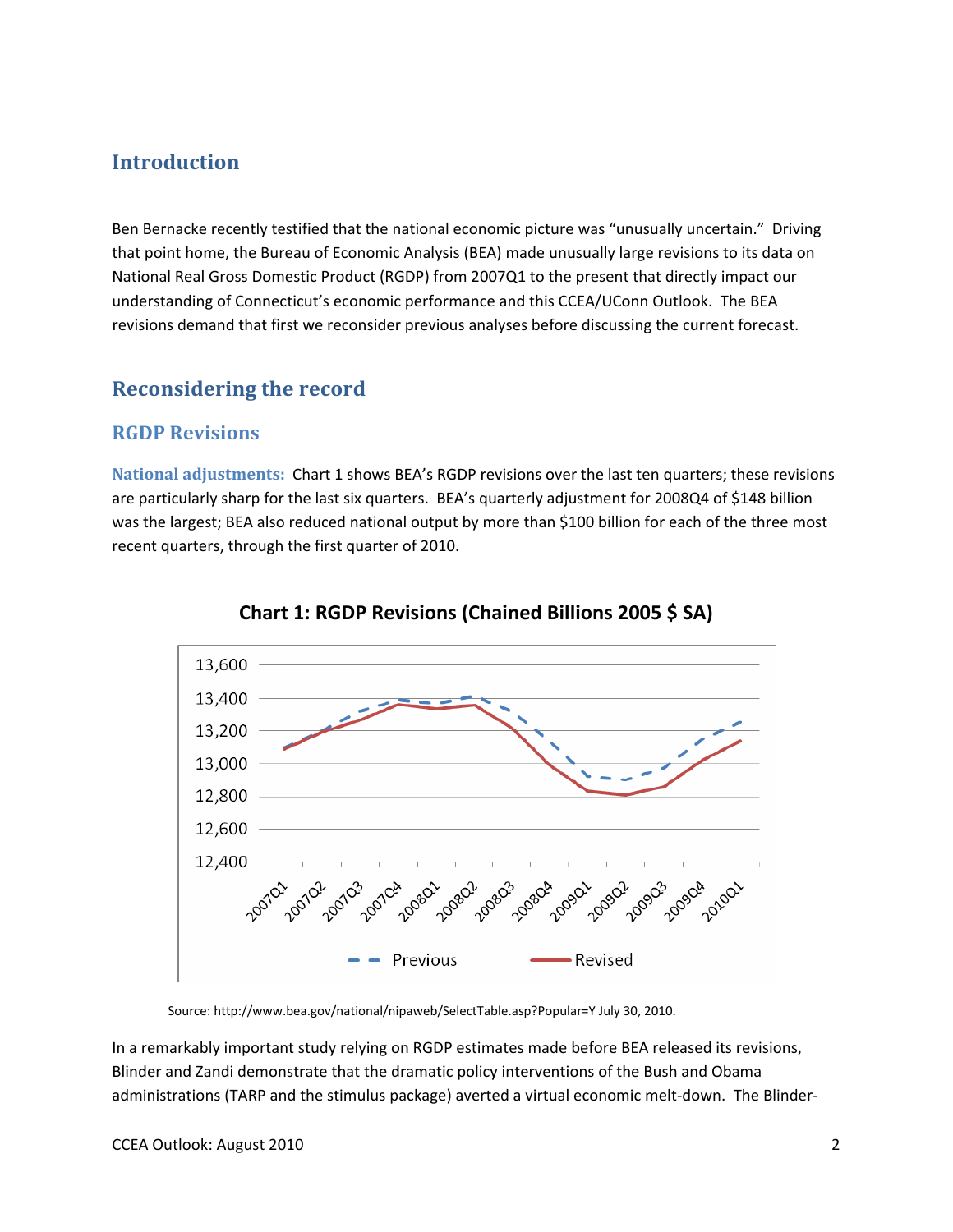Zandi simulations, using Moody's Analytics economic model, found both fiscal and monetary policy contributed to averting a much worse economic contraction; combined, the two policy components were more effective than either would have been in isolation. Thus Blinder and Zandi declare that, for fiscal policy:

The *differences* between the baseline and the scenario based on no fiscal stimulus … represent our estimates of the sizable effects of all the fiscal stimulus efforts. Because of the fiscal stimulus, real GDP is about \$460 billion (more than 6%) higher by 2010, when the impacts are at their maximum; there are 2.7 million more jobs; and the unemployment rate is almost 1.5 percentage points lower.<sup>1</sup>

For monetary policy, they conclude:

By 2011, real GDP is almost \$800 billion (6%) higher because of the policies, and the unemployment rate is almost 3 percentage points lower. By the second quarter of 2011—when the difference between the baseline and this scenario is at its largest—the financial-rescue policies are credited with saving almost 5 million jobs. … The recession ends in the fourth quarter of 2009 and expands very slowly through summer 2010. Real GDP declines almost 4% in 2009 and increases only 1% in 2010 (see Table 7). The peak-to-trough decline in employment is more than 10 million. The economy finally gains some traction by early 2011, but by then unemployment is peaking at nearly 12%. The federal budget deficit reaches \$1.6 trillion in fiscal year 2010, \$1.3 trillion in FY 2011, and \$1 trillion in FY  $2012.<sup>1</sup>$ 

In combination, they come to this powerful conclusion:

By 2011, real GDP is \$1.8 trillion (15%) higher because of the policies; there are almost 10 million more jobs, and the unemployment rate is about 6½ percentage points lower. The inflation rate is about 3 percentage points higher (roughly 2% instead of ‐1%). That's what averting a depression  $means.<sup>1</sup>$  $means.<sup>1</sup>$  $means.<sup>1</sup>$ 

Given the demonstrated impact of these policies, winding them down is just reason for concern and reveals risks inherent in the premature declaration of victory. The most recent data on unemployment filings, housing, retail sales, and consumer confidence all raise warning flags. And these concerns the looming possibility of massive public sector layoffs, now delayed if not averted by new federal intervention.

The challenge at the national level of driving employment recovery is daunting. A general rule of thumb is that RGDP must grow above 1.47% to generate private employment growth. Every additional one percent of RGDP growth above that benchmark will generate private employment growth of 0.997%. But this assumes public sector employment is also growing; with public sector employment constant RGDP gains below 1.76% will result in declining employment. And public sector contraction—already happening at an accelerating pace and likely to continue for at least two more years—raises the threshold for generating jobs even higher. So high, indeed, that the current consensus forecast barely exceeds it, and some anticipate growth in RGDP below 2%, which would translate into job losses.

<span id="page-3-0"></span><sup>&</sup>lt;sup>1</sup> Alan S. Blinder, Rentschler Memorial Professor of Economics, Princeton University and Mark Zandi, Chief Economist, Moody's Analytics, *How the Great Recession was Brought to an End* , July27,2010, p. 7.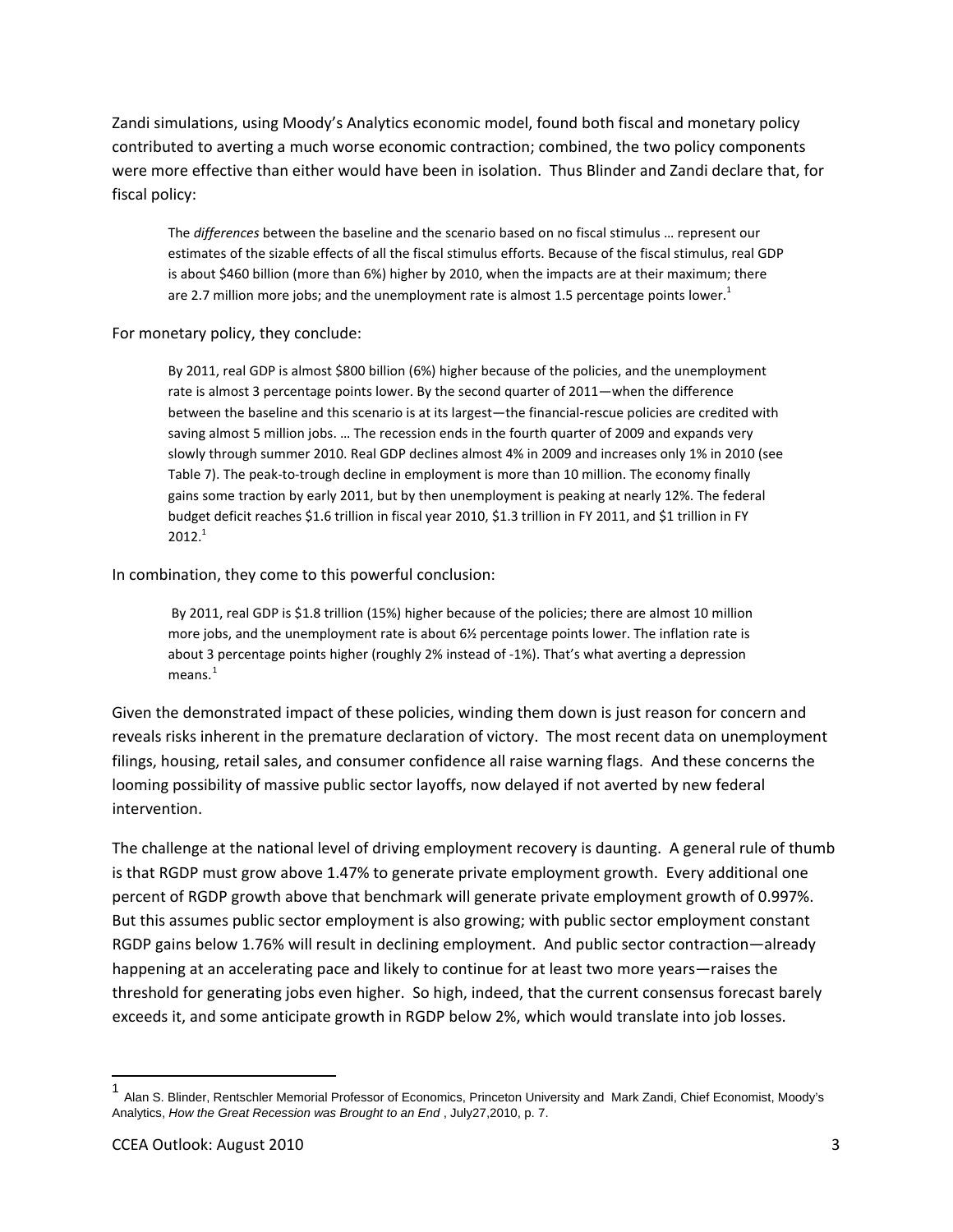**Connecticut Adjustments:** Worse than expected national performance in recent years led CCEA to make parallel adjustments in its estimates of Connecticut's real gross output (CTRGDP). Chart 2 shows these changes through the end of the second quarter of 2010.

CTRGDP estimates for the last quarter of the previous year and the first quarter of this are about \$1.18 billion lower than in the previous Outlook. While large, these adjustments are proportionately smaller about two‐thirds—of the national BEA revisions. In November, BEA will issue further revisions for 2007, 2008 and initial estimates for 2009, so we may see additional significant changes.



## **Chart 2: CtRGDP Revisions (Billions 2000# SA)**

This steeper decline accompanied by solid national growth in 2010Q1 positions the economy to expand at a higher rate than anticipated in previous Outlooks. A scenario discussed later in this Outlook that assumes upward revisions to the 2010Q2 RGDP and slightly more rapid growth in estimated CtRGDP 2009Q1 to 2010Q2 re-enforces this perspective.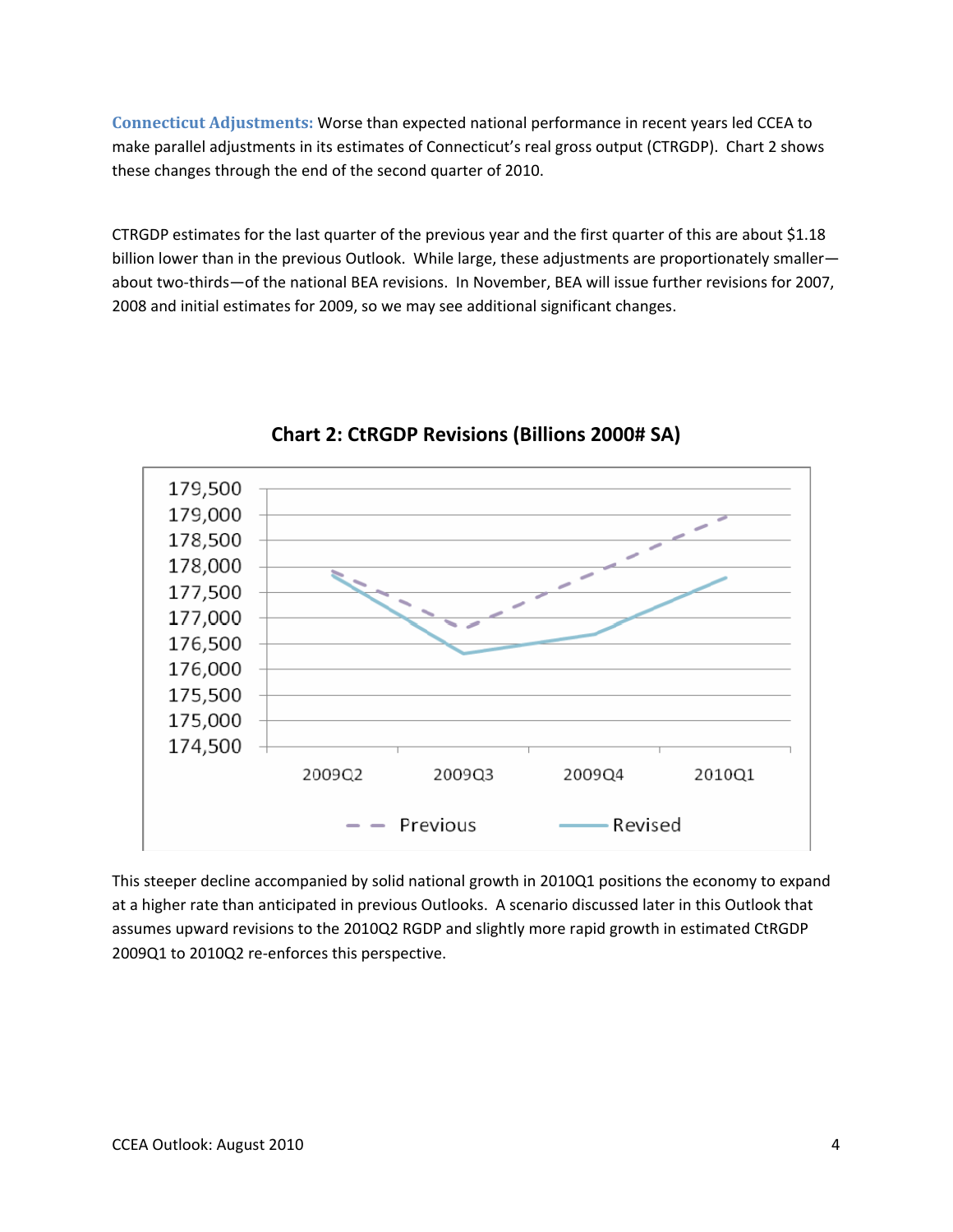## **Connecticut Conditions:**

#### **Employment**

Despite these adjustments, seasonally unadjusted employment for 2010Q2 was a little stronger than expected, reaching 1,628,000; adjusting for seasonal variation moves the number down to 1,620,000, about 100,000 below recent peak employment levels. This result leaves considerable room for sustained improvement. Connecticut's recent results are inflated by about 1,000 employees because of short-term employment by the Census and from the last remnants of federal fiscal incentives for private residential housing.

Chart 3 below indicates that monthly differences in seasonally unadjusted Connecticut non‐farm employment from January to May in 2009 and 2010. During January 2010 there were 1,586,800 nonfarm employees compared to 1,639,300 in January 2009, a gap of 52.5 thousand. Subsequent monthly data through preliminary figures for June 2010 reveal steady restoration of jobs, with the gap closing to just 1,700, with 1,638,600 thousand employed. But this is deceptive; seasonal employment in June exaggerates the health in labor markets. Seasonally adjusted (SA) employment for 2010Q2 remained at 1,620,000, still 90,000 ‐ 100,000 shy of the previous peak. The Bureau of Labor Statistics confirmed this pattern at the national level, as recent data show in July showed 202,000 cuts in government employment from June to July, 155,000, including census workers, were federal, 10,000 worked for states, 37,000 worked for local governments. These results indicate that even with census set aside public sector cutbacks overwhelmed employment gains in the private sector. These July employment results underline the threat from premature closure of countercyclical fiscal policy.



#### **Chart 3: Closing the Employment Gap: First Half of 2010 versus Same Months in 2009**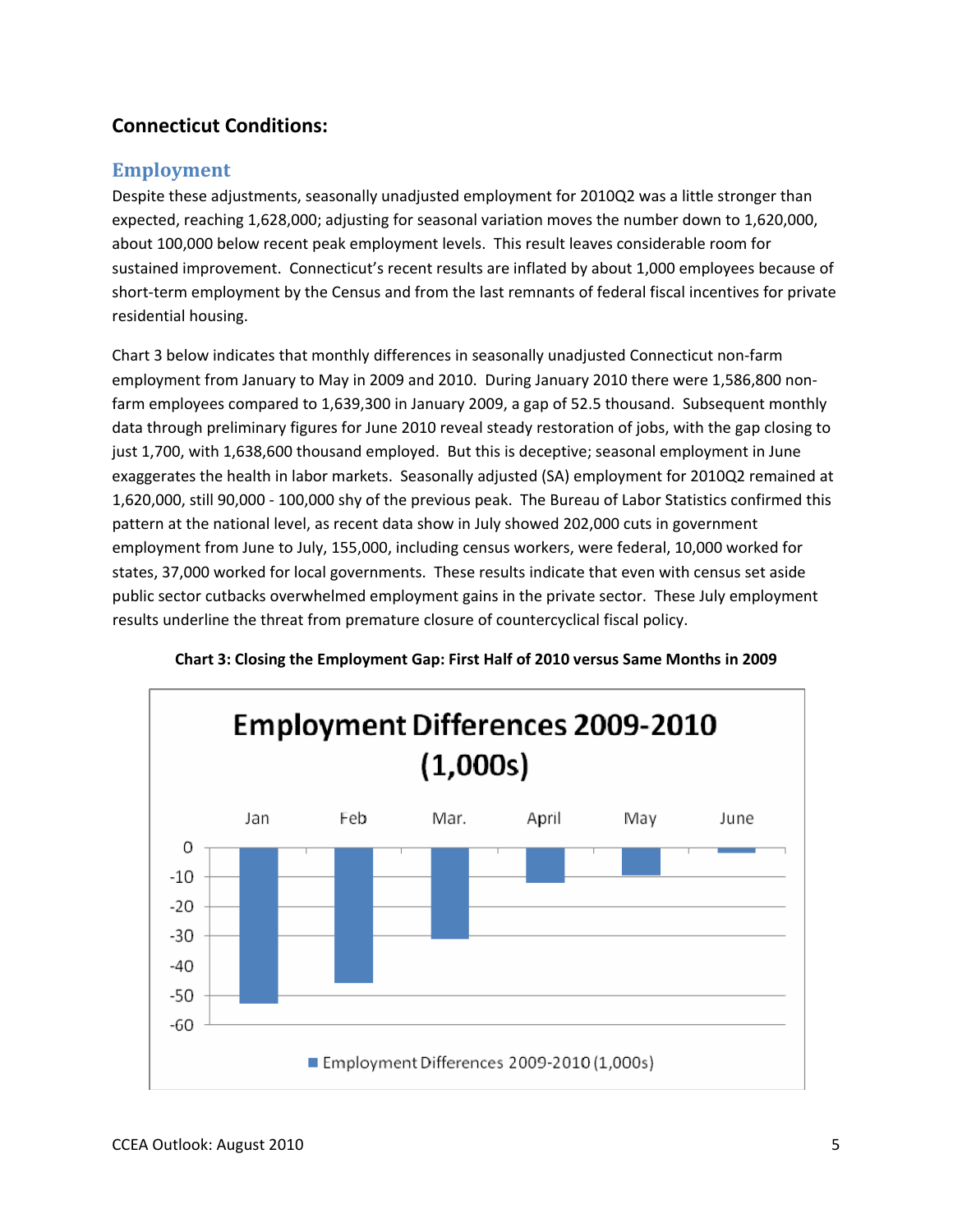As in the national economy, underlying productivity gains would reduce state private sector employment by 1.47% annually<sup>[2](#page-6-0)</sup> unless offset by gains in RGDP and CtRGDP. Absent state policy interventions, a one percent increase in national RGDP will generally result in a 0.304% increase in Connecticut private sector employment. Similarly, a one percent increase in CtRDGP will improve Connecticut employment by 0.359%.

Because both national and state growth has a small percentage impact on Connecticut employment, Connecticut must generate higher rates of output growth than the nation to avoid declining employment. Connecticut needs to achieve a benchmark of 2.22% growth in each of RGDP and CtRGDP to increase state employment. Consistent with higher productivity and incomes in Connecticut than national averages, private sector Connecticut employment will only rise by 0.66% for every one percent that the combined RGDP and CtRGDP rise above the 2.22%. For example a 1.51% increase in both RGDP and CtRGDP above the 2.22% benchmark (i.e., growth of 3.73%) would yield a one percent growth in Connecticut private sector employment. If public sector employment kept pace with private sector employment, total employment would rise at the same rate.

If public sector employment stays constant or shrinks, then the benchmark to achieve employment growth rises. With public sector employment remaining constant, RGDP and CtRGDP would need to increase at 1.78% to stimulate employment growth in Connecticut. Public sector layoffs will raise the hurdle for job creation even further, and may contribute to an aggregate loss of jobs in the next two to three years as Connecticut confronts massive state deficits. The threat of such job losses underlines the potential role than unleashing the accumulated research and development tax credits Connecticut firms have earned—but can not now utilize—could have in thwarting such an outcome.

#### **Housing**

Private residential housing permits remain depressed. During the first six months of the year, Connecticut is the only Tri‐state member (New York, New Jersey and Connecticut) to have had the number of housing permits decline for five successive years. During the first half of 2009, numbers and values of permits among in the three states contracted by more than 40%. New York was particularly hard hit with cuts in excess of 60%. Coming off these low bases, there has been a slight recovery in permits in both New York and New Jersey and in all three states in the value of permits, where Connecticut leads. Even this modest uptick is too tiny in any of the states to reach half the value of residential permits issued in 2008. Over the next several months, the end of federal tax incentives supporting purchases of homes will likely result in a weakening housing market.

<span id="page-6-0"></span><sup>&</sup>lt;sup>2</sup> The coincident rates of growth in productivity for the nation and the state indicate that Connecticut's productivity advantage relative to the nation is being gradually eroded.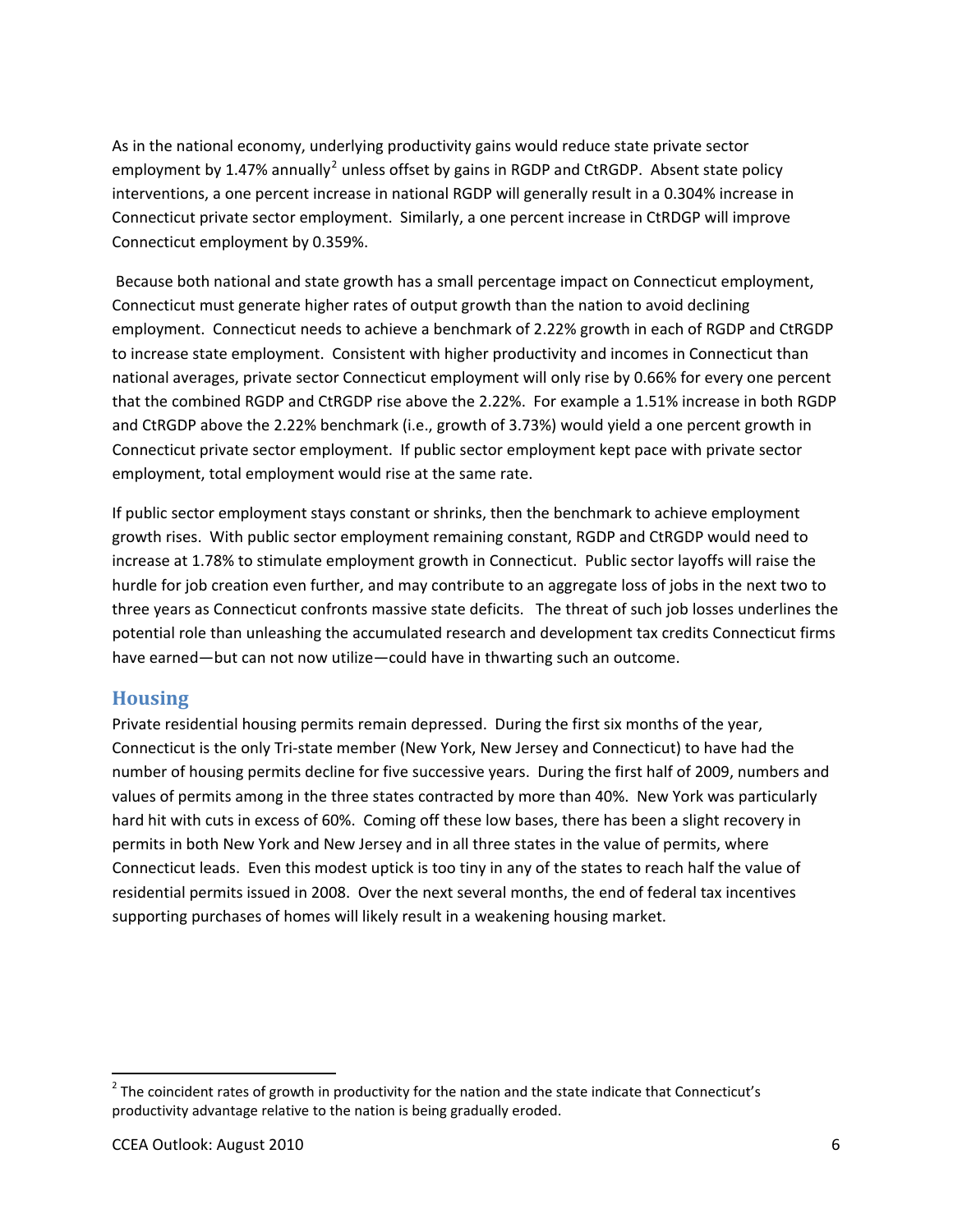![](_page_7_Figure_0.jpeg)

![](_page_7_Figure_1.jpeg)

![](_page_7_Figure_2.jpeg)

In addition to falling permits, average house prices have been declining in reporting CT municipalities, as Table 1 shows, with the Hartford area starting with more modest prices and suffering the smallest decline. When prices are falling, the exact meaning of this data is not clear because average housing prices can really be falling or the mix of housing being sold is concentrated in smaller, less valuable units.

#### **Table 1: Housing Price Declines by Connecticut Metropolitan Area**

| <b>Metropolitan Area</b>                    | <b>Previous Peak</b> | Decline (%) |  |
|---------------------------------------------|----------------------|-------------|--|
| Bridgeport-Stamford-Norwalk                 | 2006Q2               | $-14.3%$    |  |
| Norwich-New London                          | 2006Q4               | $-11.4%$    |  |
| Hartford-West Hartford-East Hartford        | 2007Q1               | $-8.1%$     |  |
| New Haven-Milford                           | 200701               | $-13.2%$    |  |
| Source: Federal Housing and Finance Agency. |                      |             |  |

#### **Outlook: 2010Q3 to 2012Q2**

The discussion above provides the foundation for the base scenario in this Outlook, against which we contrast a more optimistic view. Given the above context, it is distinctly possible the fledging recovery will fizzle out. The Outlook starts with national RGDP growing at 1.7% for the next four quarters, but it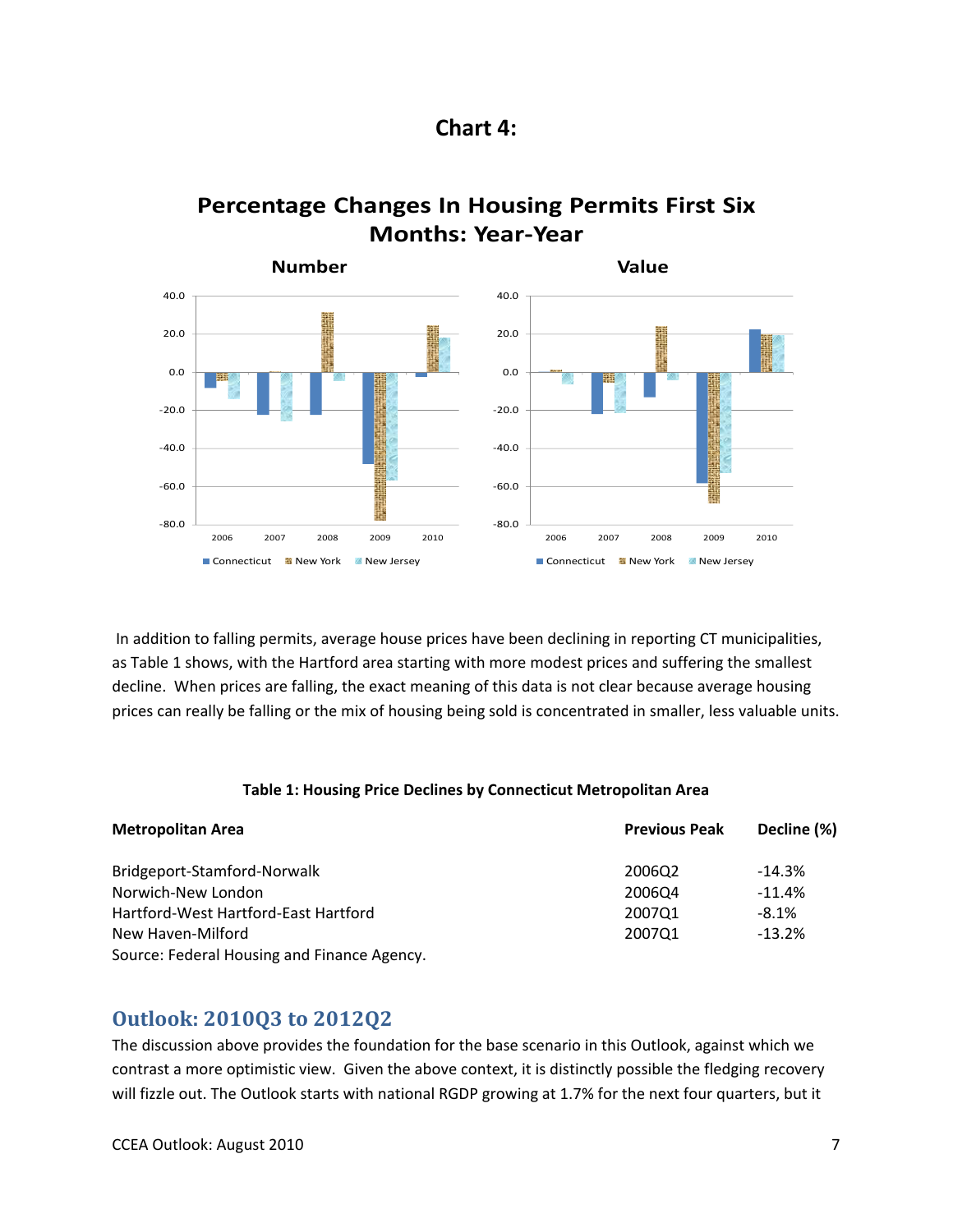falls to 0.4% in the subsequent four. Adding to the misery, the number of seasonally adjusted housing permits in Connecticut continues to decline from 725 in 2010Q2 to 520 in 2012Q2. Under these conditions, CtRGDP follows the path shown in the first part of Chart 5, with growth rates over the next four quarters of 2.5% and over the final four of 0.7%. With this abnormally high CtRGDP growth rate relative to the nation, state seasonally adjusted employment growth remains sluggish, as depicted in the second part of Chart 5.

## **Chart 5: Connecticut Outlook**

![](_page_8_Figure_2.jpeg)

## **Base Case CtRGDP and Employment**

In addition to these indicators of deteriorating economic performance, real manufacturing earnings fall slightly at about a dollar year, undercutting consumer capacity to turn the economy around.

This base case Outlook is predicated on the national recovery fizzling out. As Blinder's and Zandi's results indicate, the nation may avoid a double dip recession. National stimulus may come from:

- Prolonged effects of recovery policies, as Blinder and Zandi suggest;
- Investing corporate and private savings in plant, equipment to adopt new and efficient technologies, leading to better than expected results;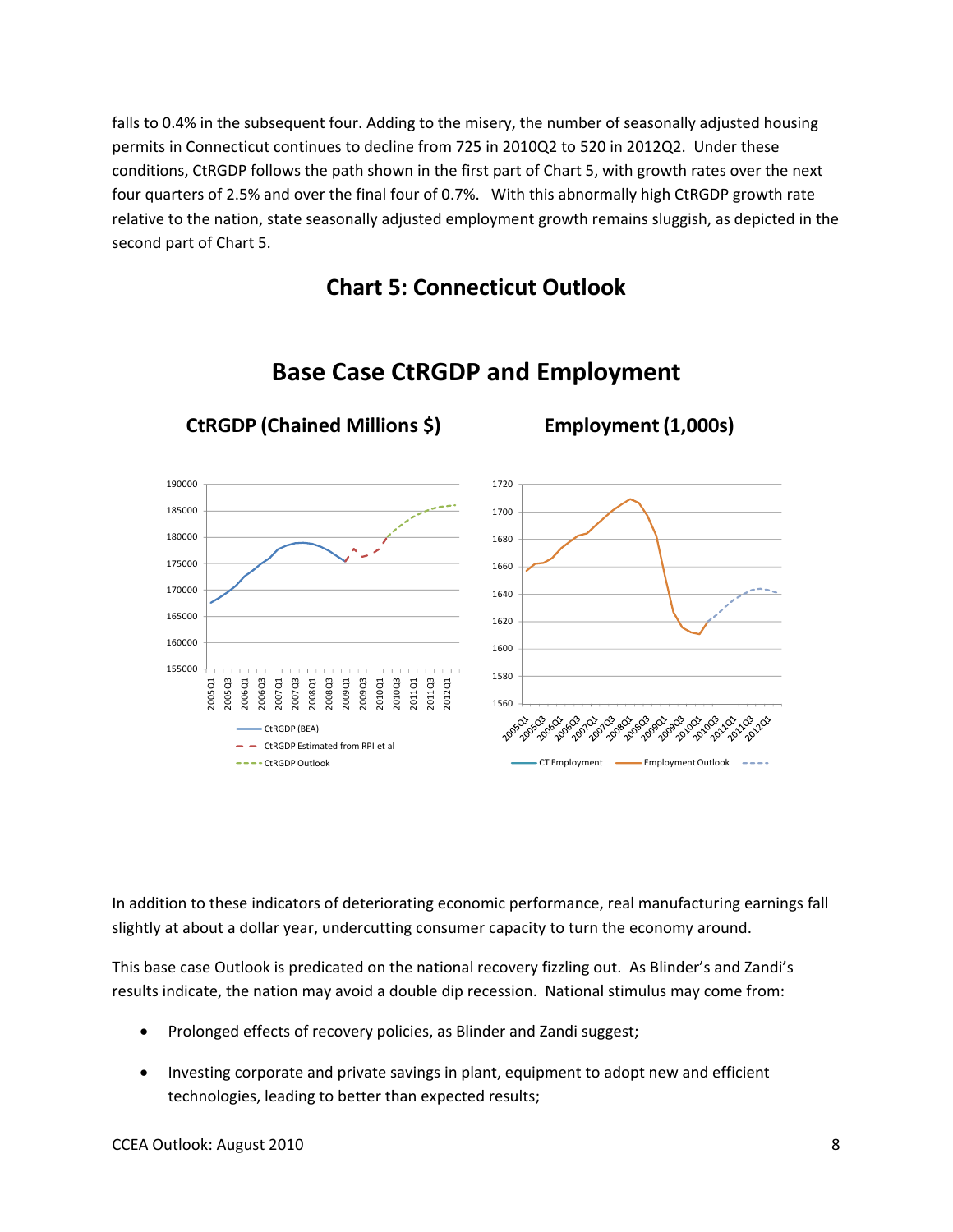- Elimination of outmoded constraints and regulations that are now inhibit growth;
- Accelerated processing of paper work and/or capitalizing on better information systems.

Remembering the size of revisions to preliminary RGDP outlooks, there is also room for the most recent modest quarterly growth to be adjusted upward, once more complete information becomes available. BEA's preliminary estimate of second quarter RGDP was made prior to earnings reports that exceeded expectations. In addition, our own extrapolation techniques applied among sectors yield higher CtRGSP estimates than that achieved on aggregate CtRGDP itself. For those reasons, CCEA ran a second, an Optimistic Case, based on national annual growth of 3.6% in the 2010Q2 and the generally higher CtRGDP series amounting to \$183 billion at annual rates in 2010Q2.

Chart 6 presents the impacts of these bullish revisions on CtRGDP in contrast with the Base case.

![](_page_9_Figure_4.jpeg)

**Chart 6: Optimistic and Base Case SA CtRGDP (Millions \$)**

Starting the Outlook in 2010Q2 at \$3 billion above the Base Case leads to CtRGDP \$4 billion higher in the Optimistic Case relative to the Base Case by the end of the Outlook. The corresponding employment impacts are larger by 5,500, while Real Manufacturing Earnings per week shrink less than in the Base Case by \$1.09. Even in the Optimistic Case, this Outlook is pointing toward the Connecticut economy flattening out and employment peaking at 1,648,000, well below its previous peak.

There is still room for national economic recovery to accelerate. Based on pent‐up savings among consumers and businesses, national expansion could take hold in 2011, providing more stimulus to the Connecticut economy than incorporated in either of the above scenarios.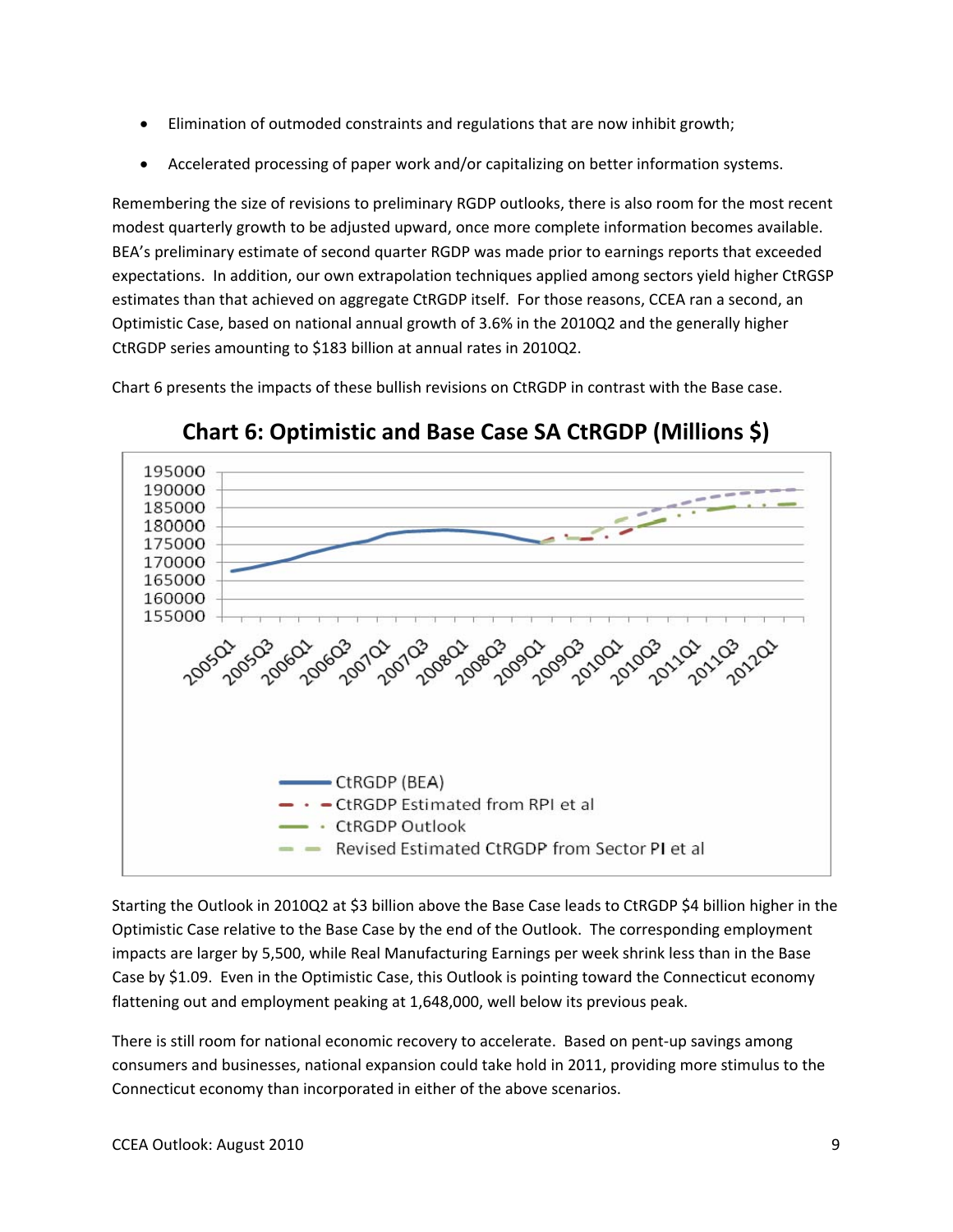There is also considerable room for major public policy initiatives such as:

- A thorough review and adjustment of the state tax system to a more equitable basis, and exploiting the vast potential of accumulated R&D tax credits;
- A review and elimination of outmoded regulations that are now prohibitive barriers to growth;
- Adoption of cost effective energy‐savings technologies; and
- Initiatives to restore faith in capital markets to redress the longer-term recessionary drivers.

Offsetting this possible optimism is the realization that the BEA has not as yet adjusted its estimates of CtRGDP for 2007 and 2008 downward consistent with its revised national estimates.

Growth of employment midst quite slow national and state growth raises concerns about the quality of the jobs being generated. Are they part-time or fulltime? Are they good quality jobs with relatively highly paid salaries that are apt to sustain Connecticut's relatively high incomes compared to the nation's or lower quality ones that will erode Connecticut's income advantage? The following dissection of recent labor market transformations assesses sector and occupational shifts on wages and salaries.

## **Dissecting Employment Transformations**

#### **Introduction**

Connecticut Employment has been shifting among both sectors and occupations. This section observes recent sector shifts, while taking a decade‐long view of occupational shifts.

#### **Shortterm Sector Shifts**

Aggregate statistics obscure deteriorations of employment in sectors requiring highly trained individuals and the quality of employment opportunities – Non-durable Manufacturing and Finance, Insurance and Real Estate (FIRE). Chart 7 compares changes in sector employment from 2009Q2 to 2010Q2. About a ten percent of the growth in Government employment is attributable to hiring of temporary census takers during the quarter and is therefore unlikely to be sustained. While there may be some quality jobs in the expanding Durable Manufacturing, the majority of the increased employment has occurred in Services other than Trade, Transportation and Utilities (TTU) and FIRE.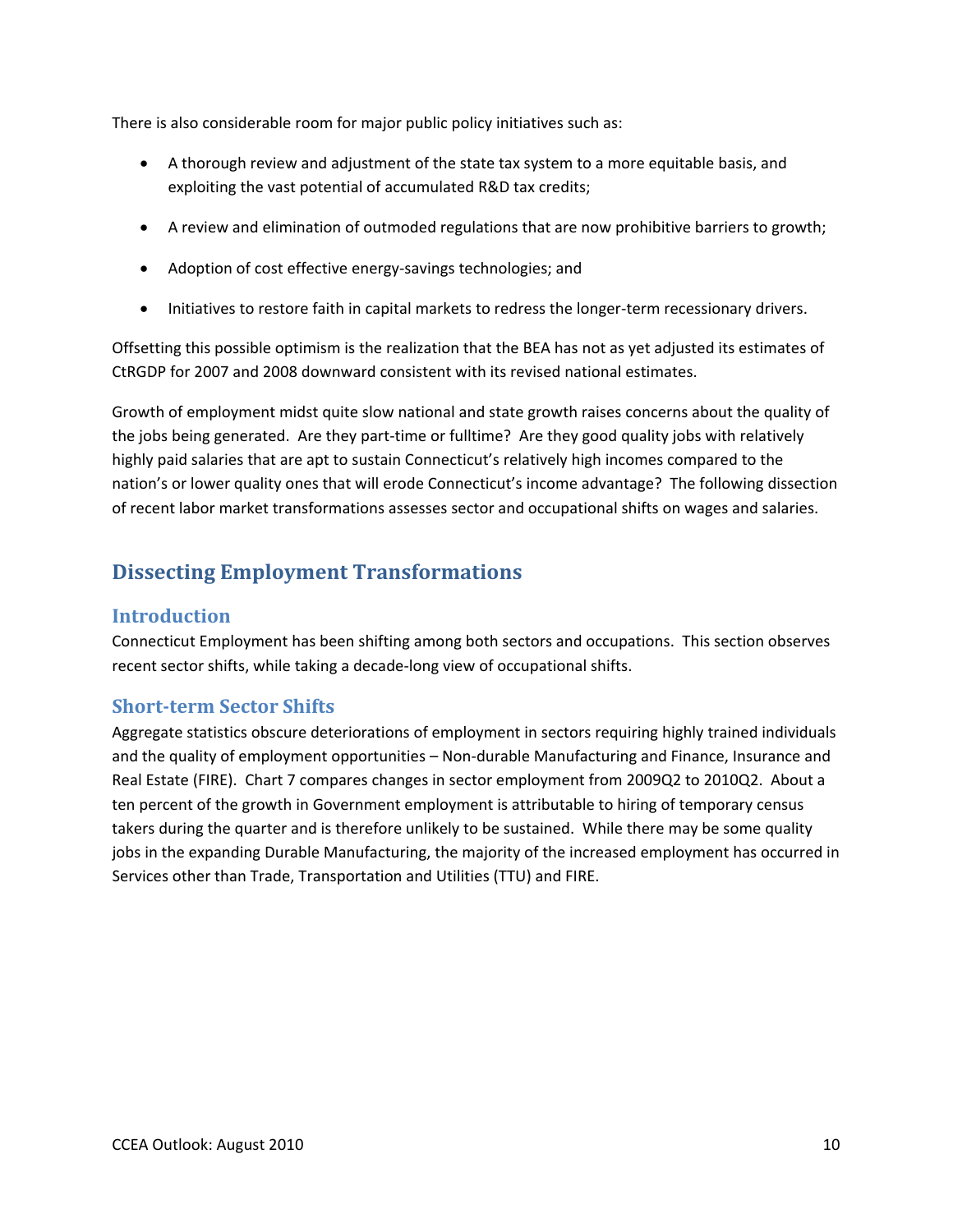![](_page_11_Figure_0.jpeg)

![](_page_11_Figure_1.jpeg)

#### **Decennial Occupational Adjustments**

#### **Introduction**

This section contains a preliminary analysis of changes in 708 Connecticut occupations from 1999 to 2009 to assess employment and income impacts of changes in the state's occupational structure. Based on Standard Occupational Classifications (SOC) published by the Bureau of Labor Statistics (BLS) for each year, it asks, "To what extend did Connecticut's labor force adjust away from lowering paying occupations to occupations paying above average wages and salaries?" And then: "What have been the implications for Connecticut employment and incomes?"

At the more micro‐level, there have been significant cuts among occupations with above average remuneration as well as significant gains among others. It is these shifts among occupations that signal the nature of occupational transitions and possible prospective career opportunities.

#### **Data**

The BLS provides Connecticut SOC data for 1999 and 2009 for each of 552 occupations. In addition, employment data was available for one of the years for another 50 job categories. There were 106 job categories where confidentiality precluded publication at the state level. Overall the 2009 SOC data for Connecticut cover 95.8% of state employment. While the standard errors of remuneration varied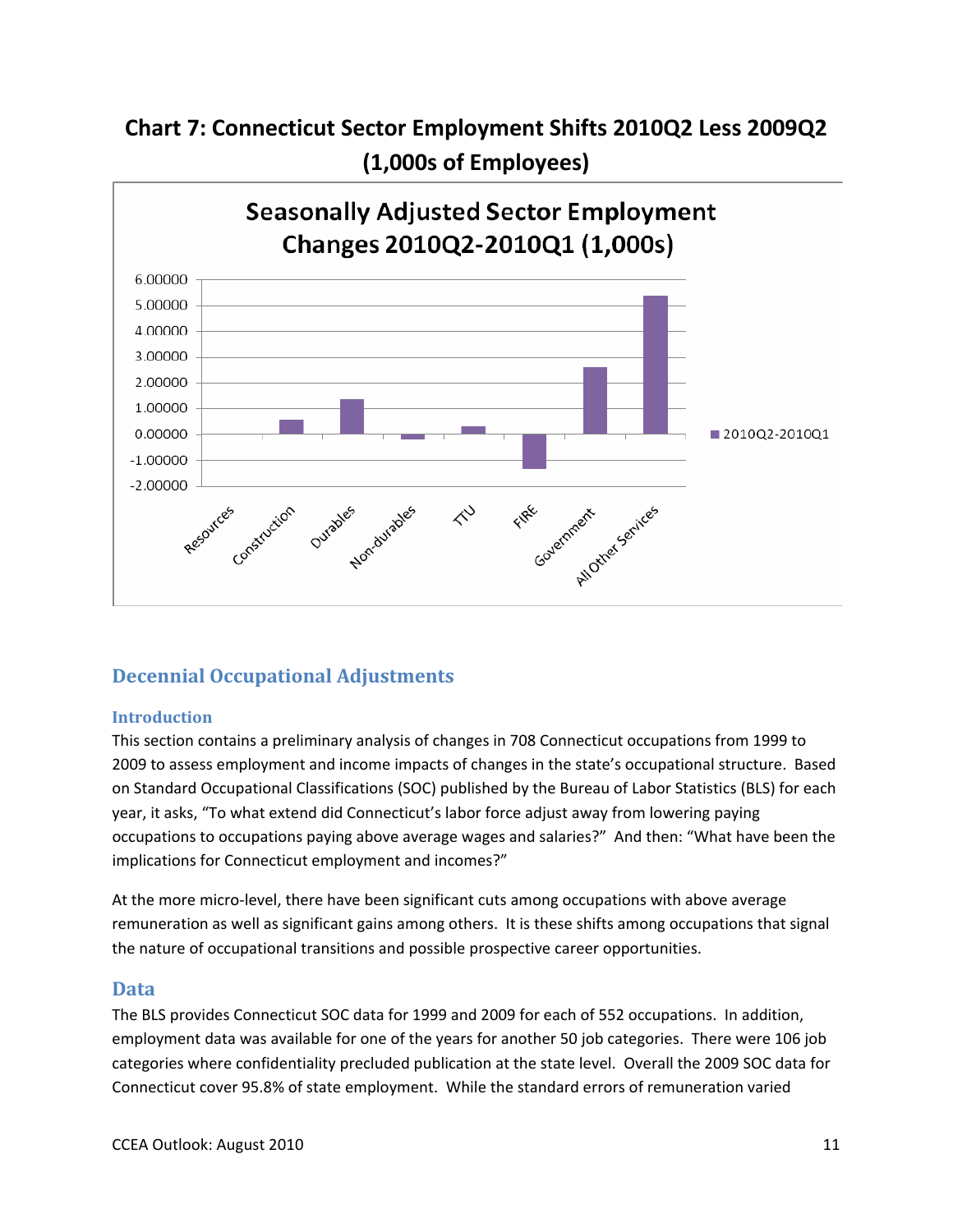among SOCs, BLS results were within 10% of two standard deviations for 503 out 694 SOCs for which data were available in 2009.

#### **Results**

The results of the 1999 to 2009 comparison are broken out first by those occupations that are strictly comparable, as data is available in both years, and second for those for which only 2009 data are available. Each of these groups is broken out by occupations with above average wages and salaries and occupations with below average wages and salaries, as in the columns of Table 2. Within each of these groupings some occupations expanded and others contracted. In each case the changes in the numbers employed have been calculated, showing net additions or deletions.

The first column shows that the employment in strictly comparable occupations which pay above average wages and salaries increased 96,810 during the decade among those high‐paying occupations that were gaining employees. Partially offsetting this gain were cuts in other high‐pay occupations of 44,052, resulting in a net gain in high-paying occupations of 52,758. Column 2 illustrates that there was a net shift from occupations paying below average wages and salaries, where gains of 95,475 were outpaced by cuts of 130,392 for a net loss of 34,917 in low‐paying occupations. The data in the last two columns were zero in one of the two years so are not strictly comparable, though expansion in these occupations remains important relative to average wages and salaries. Third column results, as in the first one, indicate a shift to relatively high paying wages and salaries. That is not true of those in nonmatching occupations accepting below average wages and salaries by 2009 where employment gains outpace employment cuts.

## **Table 2: Employment Changes 1999 to 2009 in Connecticut Occupations with Above and Below Average Wages and Salaries (W&S)**

| <b>Gains or Cuts</b> | Change in<br><b>Employment</b><br>1999-2009 of<br>Those in<br><b>Matching</b><br><b>Occupations</b><br>with Above | Change in<br><b>Employment</b><br>1999-2009 of<br>Those in<br><b>Matching</b><br><b>Occupations</b><br>with Below<br><b>Average W&amp;S</b> | Change in<br>Employment<br>1999-2009 of<br>those in Non-<br><b>Matching</b><br><b>Occupations</b><br>accepting<br><b>Above Average</b> | Change in<br><b>Employment</b><br>1999-2009 of<br>those in Non-<br><b>Matching</b><br><b>Occupations</b><br>accepting<br><b>Below Average</b> |
|----------------------|-------------------------------------------------------------------------------------------------------------------|---------------------------------------------------------------------------------------------------------------------------------------------|----------------------------------------------------------------------------------------------------------------------------------------|-----------------------------------------------------------------------------------------------------------------------------------------------|
|                      | <b>Average W&amp;S</b><br>by 2009                                                                                 | by 2009                                                                                                                                     | <b>W&amp;S by 2009</b>                                                                                                                 | W&S by 2009                                                                                                                                   |
|                      |                                                                                                                   |                                                                                                                                             |                                                                                                                                        |                                                                                                                                               |
| Gains                | 96,810                                                                                                            | 95,475                                                                                                                                      | 45,990                                                                                                                                 | 29,180                                                                                                                                        |
| Cuts                 | (44,052)                                                                                                          | (130,392)                                                                                                                                   | (40)                                                                                                                                   | (8, 320)                                                                                                                                      |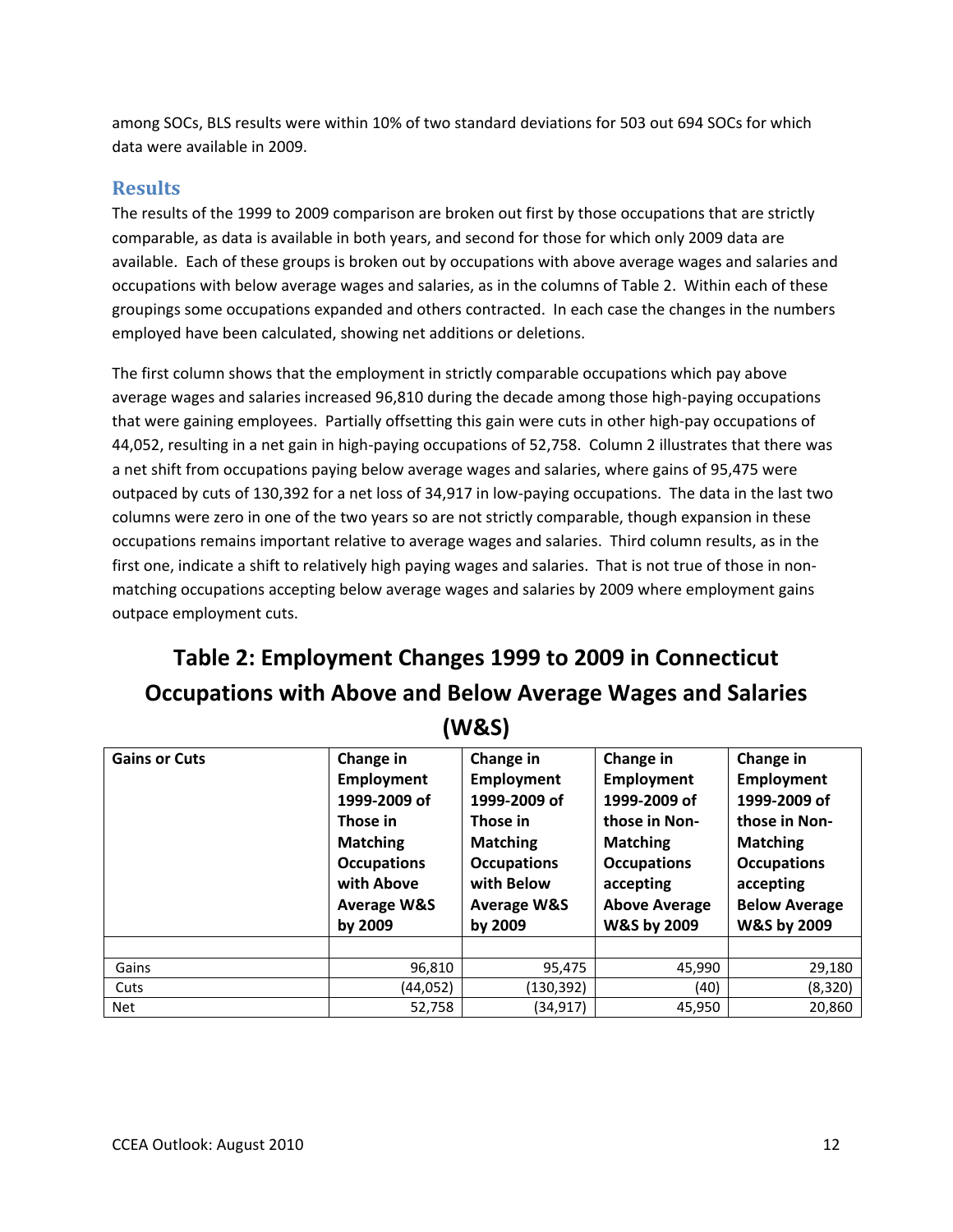Valued at the average wage and salary for each occupation in 2009, total income gains are \$15.9 billion and losses from cuts in employment and acceptance of below average paying jobs \$9.0 billion, leaving a net gain of \$6.9 billion Deeper into the recession this advantage may have narrowed.

## **Contracting Occupations with Income Impacts Exceeding \$100 Million**

There are significant and obvious exceptions to this encouraging picture. Some very high-paying and high-profile Connecticut occupations have been severely adversely impacted over the last decade. There are two reasons for data indicating severe curtailments. The first is that real cuts occurred. The second is that finer classifications deployed in 2009 data than used in 1999 appear as cuts but are offset later in discussions of expansions at the more detailed level.

There are eight occupations where employment cuts resulted in wage and salary cuts of more than \$100 million, as shown in Table 3. At \$1.9 billion annually, shrinkage in these occupations accounts for half the income reductions from high‐paying jobs.

| <b>Occupations</b>                                                  | Employment<br>Cuts | <b>Income Cuts</b><br>(Millions 2009 \$) |
|---------------------------------------------------------------------|--------------------|------------------------------------------|
|                                                                     |                    |                                          |
| <b>Chief Executive Officers</b>                                     | (3,460)            | ( \$660.7)                               |
| <b>Computer Programmers</b>                                         | (4,800)            | ( \$395.1)                               |
| Surgeons                                                            | (840)              | (5174.2)                                 |
| Sales Representatives Wholesale and Manufacturing Except Scientific | (2, 210)           | ( \$166.9)                               |
| First-Line Supervisors/Managers of Production and Operating Workers | (2,600)            | ( \$161.2)                               |
| Lawyers                                                             | (1, 240)           | ( \$156.7)                               |
| <b>Family and General Practitioners</b>                             | (650)              | ( \$104.9)                               |
| <b>Advertisers and Promotions Managers</b>                          | (1,050)            | ( \$100.2)                               |
| Total                                                               | (16, 850)          | (1,919.9)                                |

#### **Table 3: Leading Occupations with Income Declines in Excess of \$100 Million 1999‐2009**

Source: http://www.bls.gov/oes/current/oes\_CT.htm

The key occupational shift out of Connecticut is that of CEO's. Other business cuts have also sliced deeply into Sales Representatives Wholesale and Manufacturing except Scientific and First‐Line Supervisors/Managers of Production and Operating Workers. Cuts to Computer Programmers and Advertisers and Promotions Managers, as noted later, are offset by expansions of computer and other management groups. There has also been a severe drop in employment of lawyers.

The two sets of medical personnel, Surgeons, and Family and General Practitioners, are both offset by expansions of more detailed groups of medical practitioners discussed below. Nevertheless, cutbacks in the number of Family Practitioners as the population ages and demands for their services expands underscores the need to expand medical schools and to more evenly share practices within the licensed capabilities of nurse practitioners working in teams with doctors.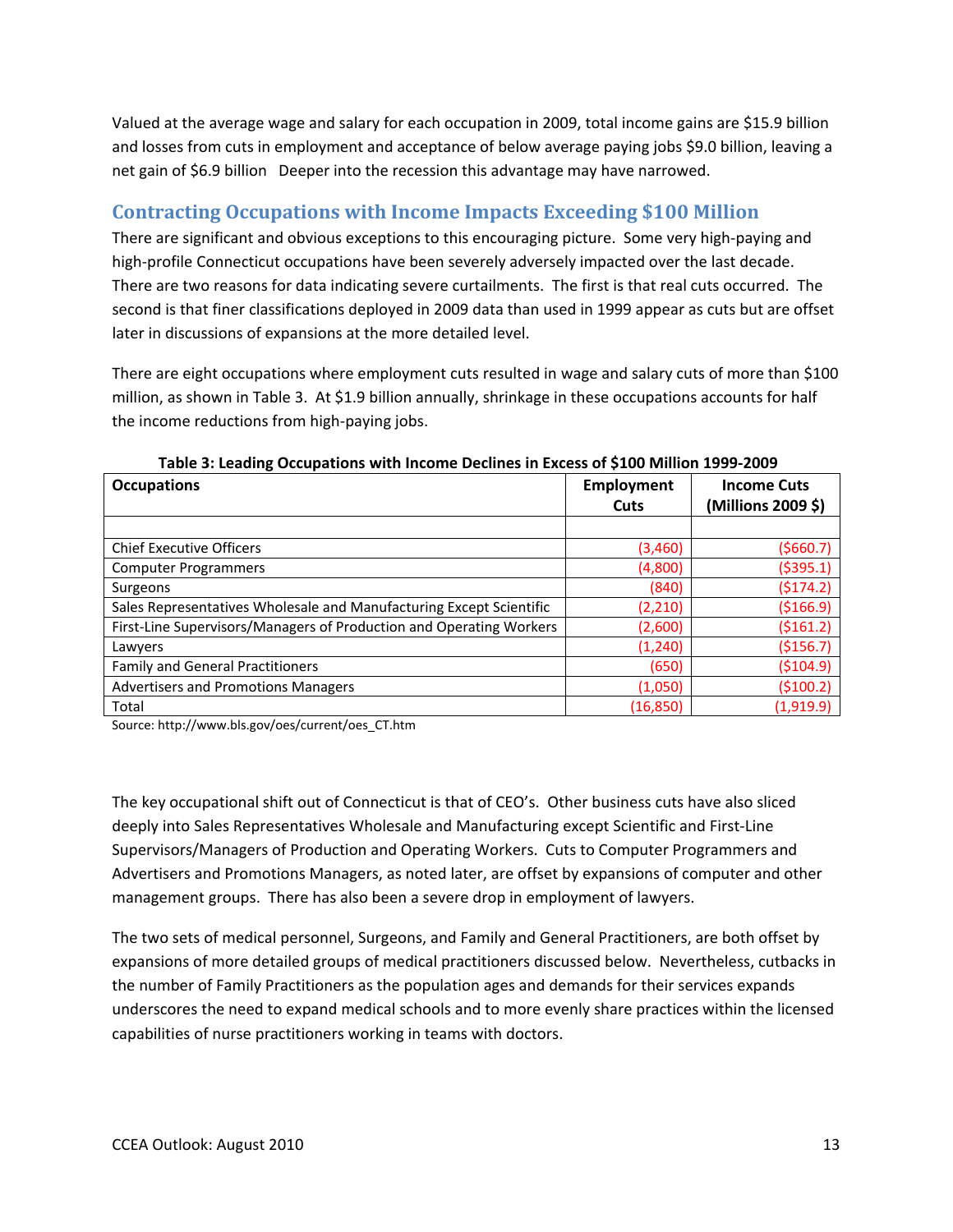### **Expanding Occupations with Income Impacts Exceeding \$100 Million**

The expansion of high‐paying occupations within Connecticut has been somewhat lower‐profile and more dispersed than reductions in high-paying occupations. Unlike the previous section where there were data on all the occupations for both years, that is not the case for "Expanding" occupations. For this reason, this section looks at those occupations that are strictly comparable, because there are data in both years, before proceeding to the occupations for which there is 2009 data only. Occupations accounting for over \$100 million each in expanded wages and salaries account for 63.7% of the total income impacts from positive economic shifts.

#### **Strictly Comparable Occupations**

Strictly comparable occupations listed by the size of their wage and salary direct expansions are presented in Table 4. Clearly medical occupations play an important and expanding role in the Connecticut economy. With registered nurses having strongest impacts in expanded employment and in direct income impacts. Other expanding medical occupations include Medical Scientists except Epidemiologists, Dentists, Physical Therapists, Internists, and Medical and Health Service Managers.

It is also clear that the decline in CEO's is in part being overcome with expansion of middle‐management occupations, including Managers for Finance, Computer and Information Systems, Sales, Marketing, Engineering, and General and Operations. While incomes in these occupations are above state averages, the margin is less than for CEOs.

In addition to Financial Managers, there has also been a proliferation of other financial professionals encompassing; Security, Commodities, and Financial Sales Services Agents, Accountants and Auditors, Personal Financial Advisors, and Insurance Underwriters. Despite the earlier cuts to Computer Programmers, specific occupational expansions were related to servicing computers including; Computer Software Engineers, Applications, Computer Software Engineers, Systems Software, and Network Systems and Data Communications Analyst.

Certain pedagogical occupations also expanded, particularly in Psychology Teachers at the Post Secondary Level, Middle School Teachers except Special and Vocational Education, Elementary School Teachers, except Special Education, and, Management Training Analysts.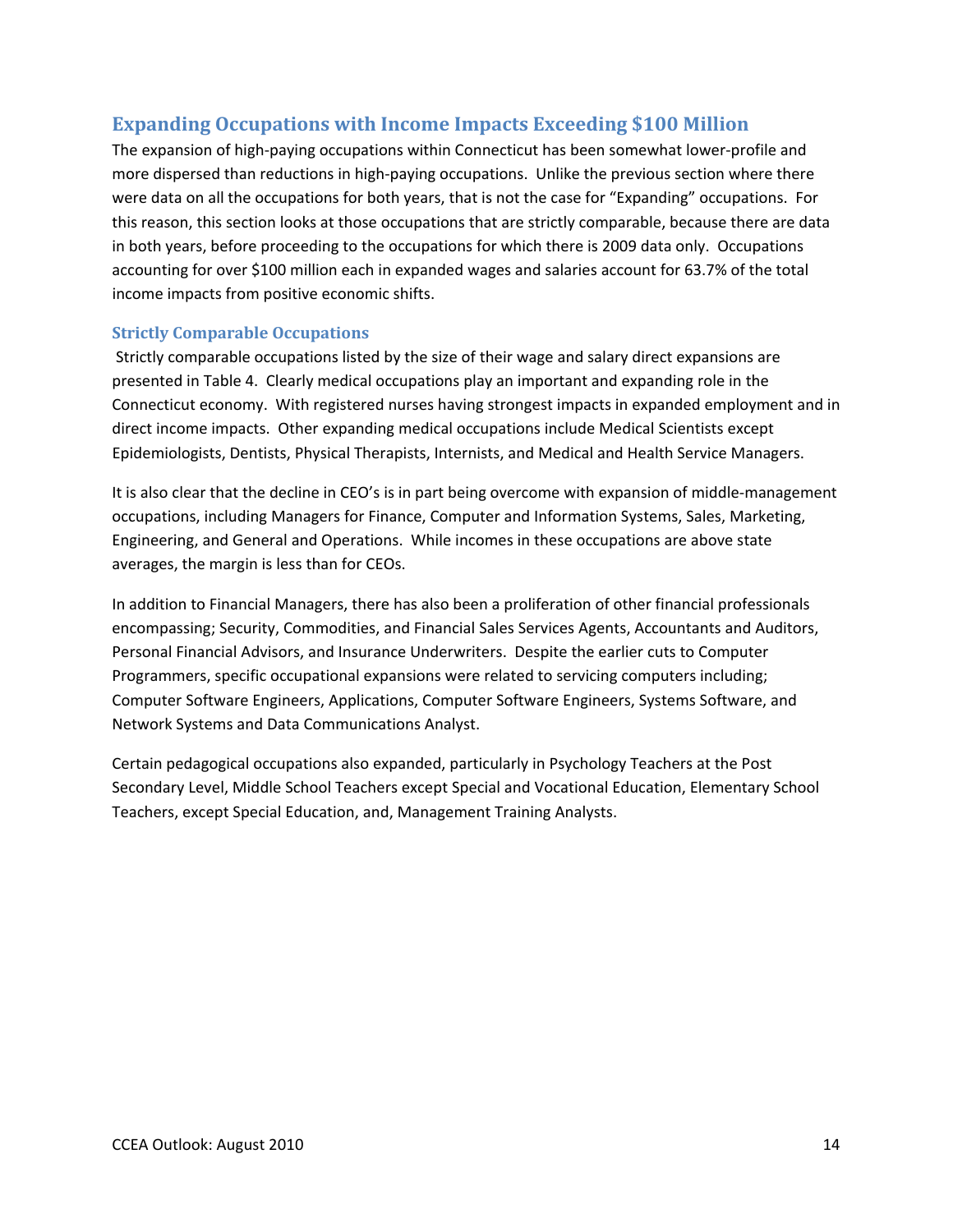| <b>Occupations</b>                                               | <b>Expanded</b>   | <b>Income Growth</b> |
|------------------------------------------------------------------|-------------------|----------------------|
|                                                                  | <b>Employment</b> | (Millions \$)        |
|                                                                  |                   |                      |
| <b>Registered Nurses</b>                                         | 4,920             | 353.9                |
| Security, Commodities, and Financial Sales Services Agents       | 2,030             | 327.1                |
| <b>Financial Managers</b>                                        | 2,680             | 294.7                |
| <b>Accountants and Auditors</b>                                  | 4,070             | 289.5                |
| <b>Computer and Information Systems Managers</b>                 | 2,190             | 248.7                |
| <b>Computer Software Engineers, Applications</b>                 | 2,580             | 228.3                |
| Psychology Teachers, Post Secondary                              | 1,785             | 227.1                |
| Medical Scientists Except Epidemiologists                        | 2,385             | 225.2                |
| <b>Sales Managers</b>                                            | 1,740             | 202.2                |
| <b>Personal Financial Advisors</b>                               | 1,610             | 201.6                |
| Computer Software Engineers, Systems Software                    | 1,960             | 186.1                |
| <b>Marketing Managers</b>                                        | 1,630             | 183.6                |
| <b>Mechanical Engineers</b>                                      | 2,240             | 177.5                |
| Middle School Teachers Except Special and Vocational Education   | 2,390             | 161.8                |
| Elementary School Teachers, Except Special Education             | 2,320             | 154.7                |
| Engineers, All Other                                             | 1,815             | 151.3                |
| <b>Engineering Managers</b>                                      | 1,250             | 149.2                |
| Dentists, General                                                | 860               | 142.0                |
| Compliance Officers Except Agriculture, Construction, Health and | 1,940             | 133.6                |
| Safety, and Transportation                                       |                   |                      |
| <b>General and Operations Managers</b>                           | 940               | 122.2                |
| Network Systems and Data Communications Analyst                  | 1,620             | 120.7                |
| <b>Management Training Analysts</b>                              | 1,350             | 117.2                |
| <b>Insurance Underwriters</b>                                    | 1,490             | 114.3                |
| <b>Physical Therapists</b>                                       | 1,400             | 111.0                |
| Internists, General                                              | 570               | 109.8                |
| <b>Medical and Health Service Managers</b>                       | 1,000             | 103.8                |
| Total                                                            | 50,765            | 4,836.8              |

# **Table 4: Strictly Comparative Leading Occupations with Income Expansions in Excess of \$100 Million 1999‐2009**

Source: See Table 3.

Other engineering occupations that expanded were in Mechanical and other.

#### **Not Strictly Comparable Expanding Occupations**

In addition to the above, other occupations for which there was only limited data grew relative to 1999. As noted earlier, some of these apparent expansions really occur from shifts in the occupational definitions BLS utilized and therefore partially or wholly offset earlier apparent cuts. For example, expansion of medical personnel in Table 5 under "Physicians and Surgeons, All Others" overcomes apparent earlier cuts to Physicians and Surgeons, even without the noted expansion in Anesthesiolologists.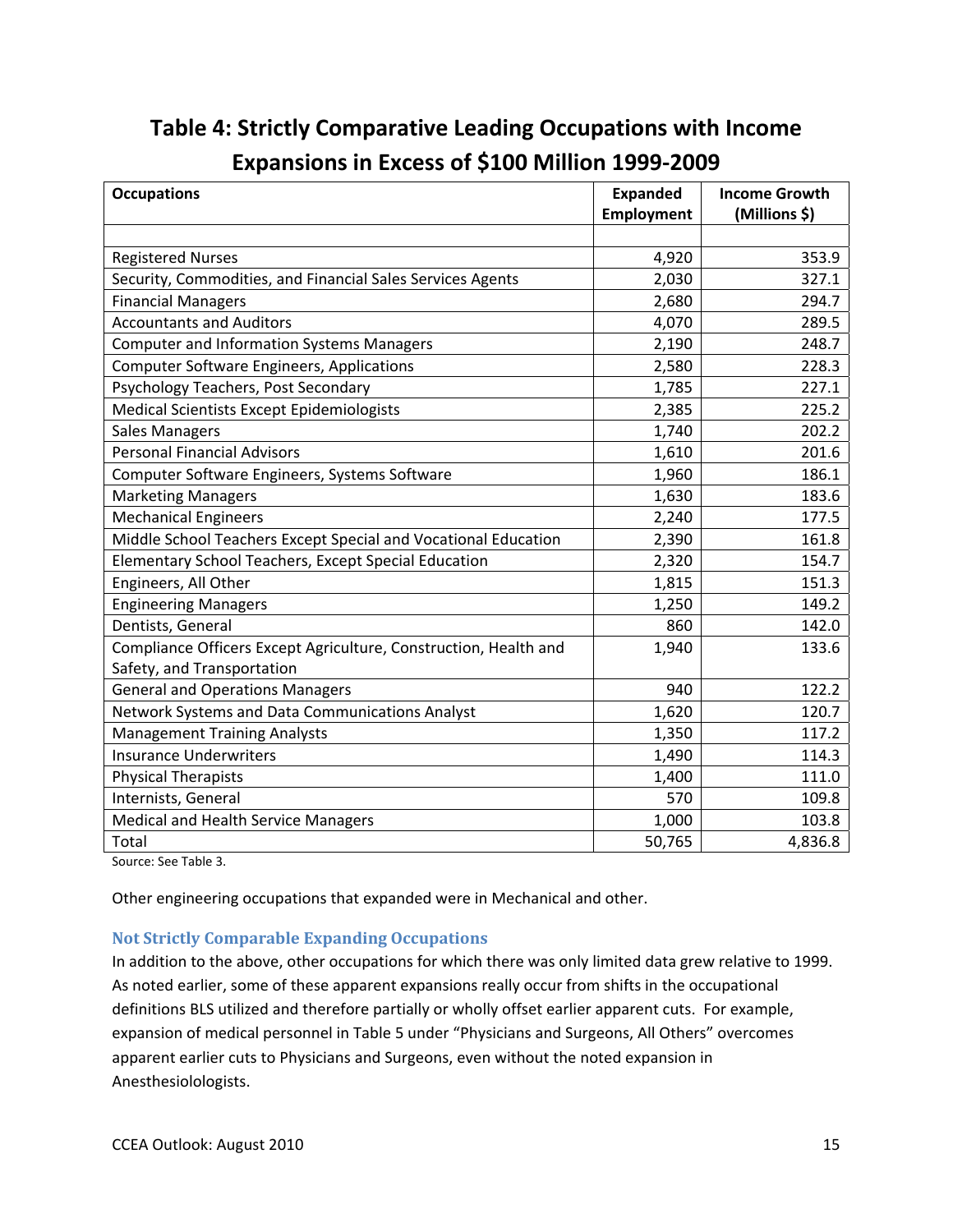# **Table 5: Not Strictly Comparative Leading Occupations with Income Expansions in Excess of \$100 Million 1999‐2009**

| <b>Occupations</b>                                             | <b>Expanded</b> | <b>Income Growth</b> |
|----------------------------------------------------------------|-----------------|----------------------|
|                                                                | Employment      | (Millions \$)        |
|                                                                |                 |                      |
| <b>Business Operations Specialist, and All Others</b>          | 7,330           | 513.3                |
| Physicians and Surgeons, All Others                            | 2,500           | 484.1                |
| Managers, All Others                                           | 3,730           | 380.3                |
| Sales Representatives Services, All Others                     | 4,360           | 295.6                |
| Teachers and Instructors, All Others                           | 4,500           | 248.9                |
| Aerospace Engineers                                            | 2,320           | 198.4                |
| Post Secondary Teacher, All Others                             | 2,570           | 163.5                |
| Human Resource Managers and Others                             | 1,420           | 151.8                |
| Human Resource, Training, Labor Relations Specialists, and All | 1,960           | 131.0                |
| <b>Others</b>                                                  |                 |                      |
| Anesthesiolologists                                            | 550             | 125.1                |
| Total                                                          | 31,240          | 2,691.9              |

Source: See Table 3.

On a smaller scale, this table picks up on the previous themes with expansions among middle level management positions, particularly: Business Operations Specialist, and All Others, Managers, All Others, Sales Representatives Services, All Others, and Human Resource Managers and Others. Expanding pedagogical occupations also included Teachers and Instructors, All Others, Post Secondary Teacher, All Others and, Human Resource, Training, Labor Relations Specialists, and All Others. This set also adds Aerospace to the expanding engineering occupations in the state.

#### **Conclusions**

Employment cuts in CEOs and lawyer occupations have adversely impacted Connecticut employment and incomes. While expansions of lower‐level executive and managerial jobs more than offset cuts in CEOs, the extent of the decline in CEO positions is large, represents a shift of final decision making out of the state, and may need to be redressed. Shifts in CEOs may be linked to the decline in the employment of lawyers. Similarly, reductions in Family Practitioners underlines the American Medical Association demand that medical schools increase graduation by 15% in 2015 and Connecticut medical schools attempts to comply.

Occupational expansions with significant wage and salary implications have been concentrated in middle to senior management occupations, as well as those related to medicine and a broad distribution of pedagogical activities, information technologies, and engineering.

Over the decade employment adjustments to higher income occupations have contributed a net of \$6.9 billion to the growth of the Connecticut economy from 1999 to 2009.

This is a preliminary analysis. Available data for the intervening years between the benchmark years have not been examined. Such an examination would allow CCEA to fill data holes with estimates,